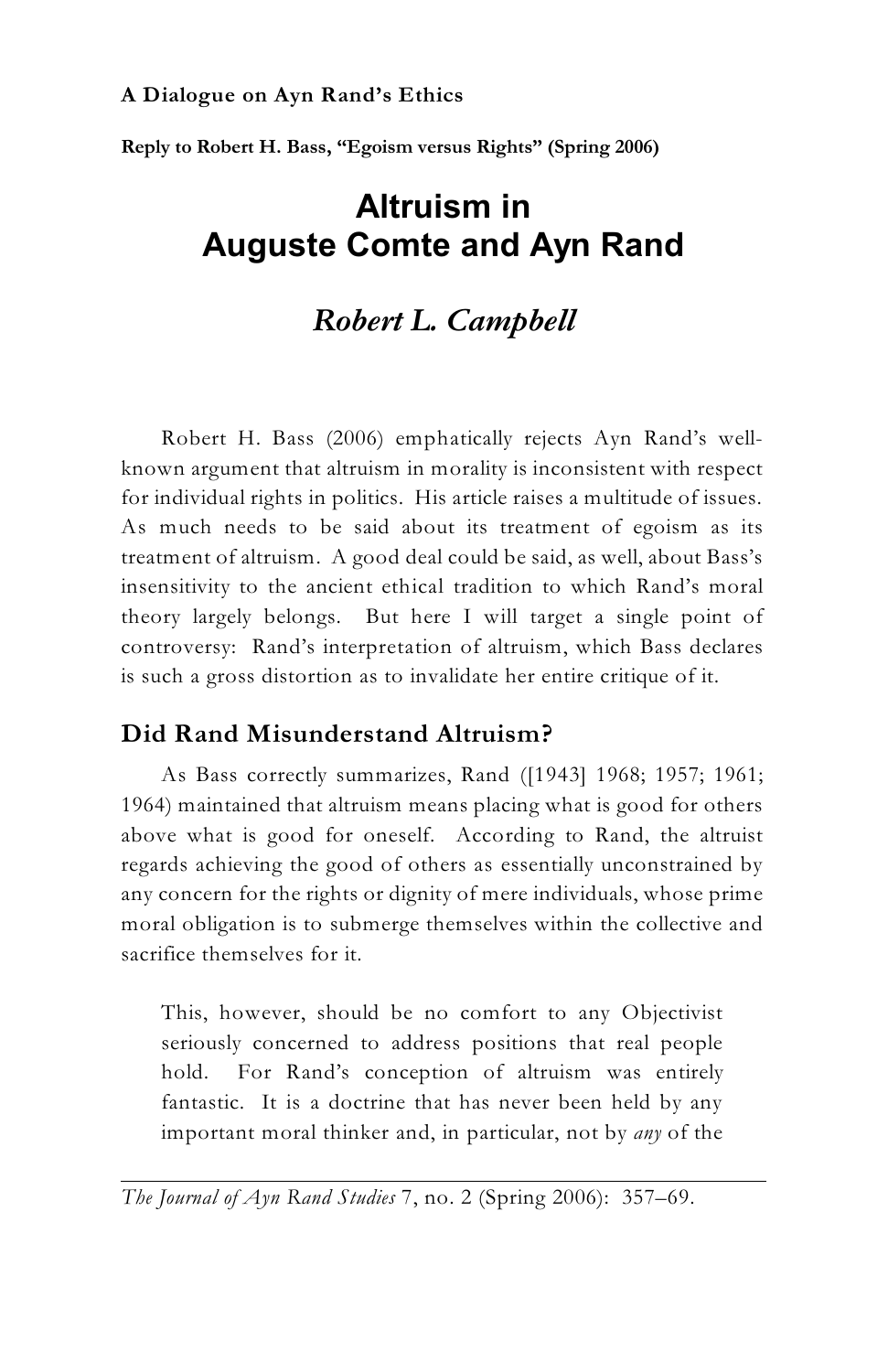thinkers she castigated as espousers of altruism—not, e.g., by Kant or Marx, Mill or Spencer, Dewey or Rawls. [My emphasis. Here Bass is footnoting pages 32–37 of *For the New Intellectual*.] Not one of them has maintained that the interests of the individual are of *no* importance, that service to others is the only justification for her existence, or that anything goes, so long as there is some beneficiary other than herself.

It is difficult not to suspect a bait-and-switch at work here. The thinkers she criticizes are indeed exponents of altruism in the ordinary sense of the word—that is, they believed that the interests of others matter in their own right, apart from the way they might impact upon one's own interests, and therefore that, in varying degrees (depending upon the thinker and his other commitments), it could be appropriate, desirable or morally required, on some occasions to act on behalf of others, even at some cost to one's own interests. Then, having identified these thinkers as altruists, in the ordinary or garden-variety sense, she charges them with being altruists in her entirely different sense. (Bass 2006, 331)

There is a good deal more to be said about Kant and Marx and Dewey and Rawls than I can get to in this brief response. Here one point will have to suffice. Bass's criticism would carry a good deal more weight had he deemed it worthwhile to mention Rand's response to a real person named Auguste Comte (1798–1857). Comte might be thought to merit a little attention in this regard, since he actually invented the word *altruism* (1973a). Here is what Rand (1961, 36) had to say about him:

Auguste Comte, the founder of Positivism, the champion of science, advocated a "rational," "scientific" social system based on the total subjugation of the individual to the collective, including a "Religion of Humanity" which substituted Society for the Gods or gods who collect the blood of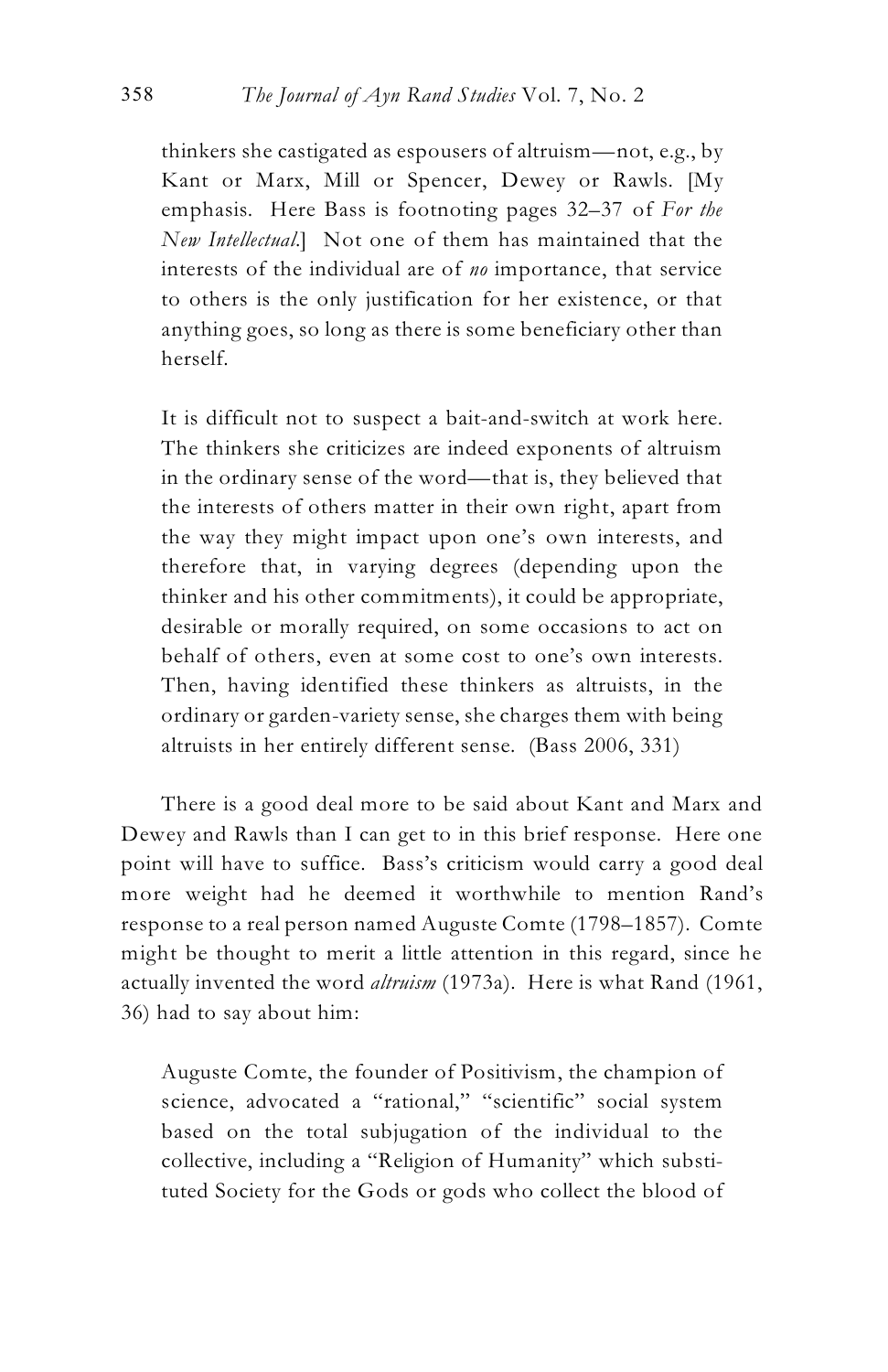sacrificial victims. It is not astonishing that Comte was the coiner of the term *Altruism*, which means: the placing of others above self, of their interests above one's own.

#### **What Did Comte Think?**

It has been pointed out, on more than one occasion, that Rand's one or two paragraph treatments of Western philosophers in *For the New Intellectual* are less than charitable, and in some cases substantially distorted. I've complained myself about the way she ran Herbert Spencer over (Campbell 1996). So our first order of business is to assess whether she got Comte right or not.

 She did, as an examination of Comte's later writings will confirm. Comte was so devout a collectivist that he denied there could be a science of psychology—on moral grounds, for it would be too individualistic! And although Comte (1966; 1973a) was squeamish about the death penalty, and reluctant to discuss the use of force, the exquisitely planned and directed social order that he pined for had no chance of coming into being without massive compulsion. By addressing his personal appeals to the Tsar of Russia rather than, say, the Prime Minister of Great Britain, Comte (1966) implicitly conceded this point.

A long way from indulging in fantasy, Rand was merely taking Comte's conception of altruism seriously.<sup>1</sup> Comte, who sought to establish a new religion of "the Great Being, Humanity," *defined* altruism as "living for others" *(vivre pour autrui*):

The individual must subordinate himself to an Existence outside himself in order to find in it the source of his stability. And this condition cannot be effectually realized except under the impulse of propensities prompting him to live for others. The being, whether man or animal, who loves nothing outside himself, and really lives for himself alone, is by that very fact condemned to spend his life in a miserable alternation of ignoble torpor and uncontrolled excitement. Evidently the principal feature of Progress in all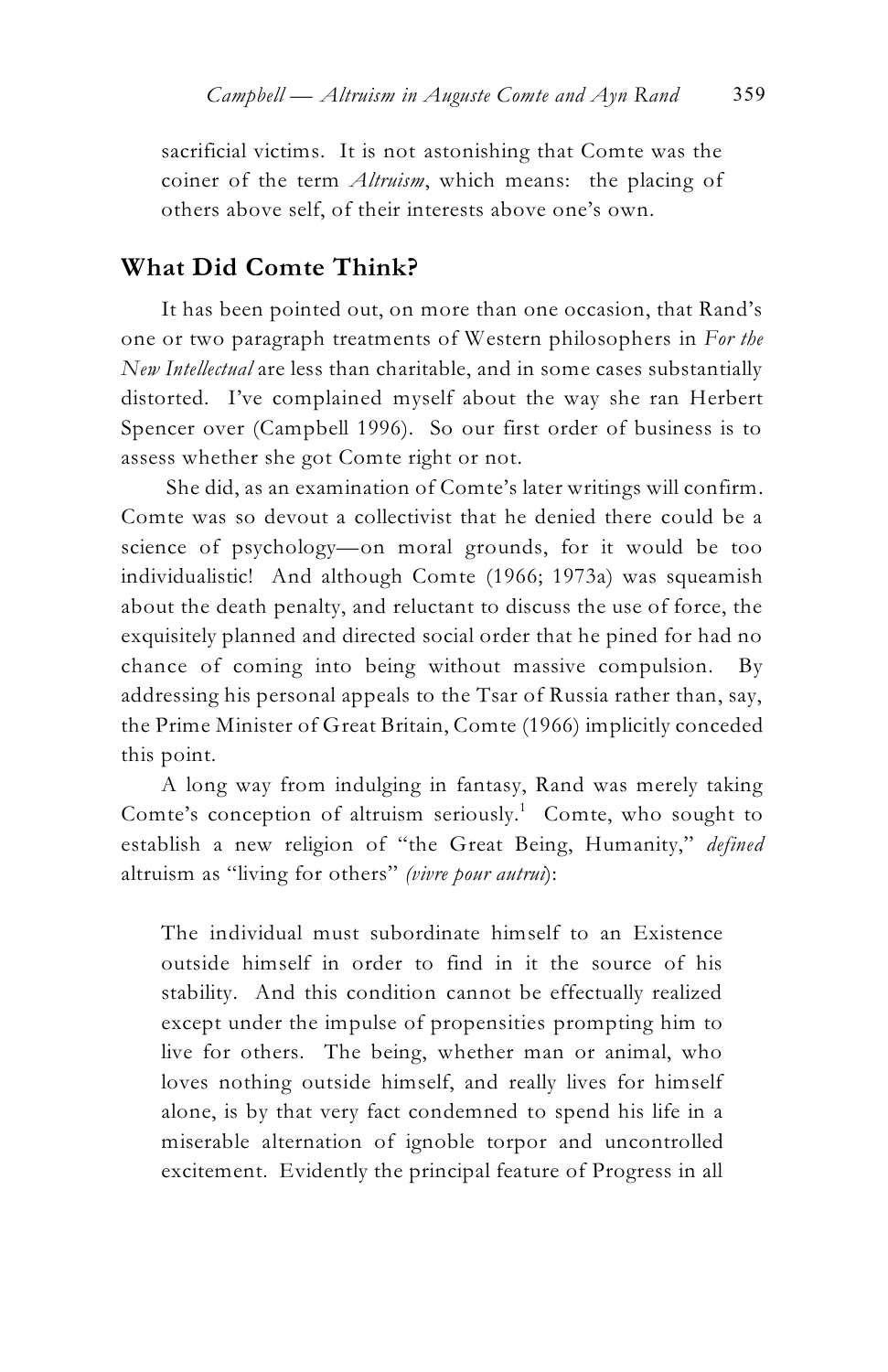living things is that the general consensus which we have seen to be the essential attribute of vitality should become more perfect. It follows that happiness and worth, as well in individuals as in societies, depend on adequate ascendancy of the sympathetic instincts. Thus the expression, *Live for Others*, is the simplest summary of the whole moral code of Positivism. (Comte 1973a, 565–56)

Of moral education, Comte declared:

[O]ver and above the several means of repressing personality, the essential condition of purification is the exertion of sympathy, which regulates individual existence by the family relations, and these again by the civic.

It follows that, from every point of view, the ultimate systematisation of human life must consist above all in the development of altruism. (1973b, 253)

For Comte, as the above passage suggests, "personality" was invariably a bad thing. Not only must feelings for others be promoted, any form of self-regard or positive self-evaluation must be discouraged.

As for Comte's politics, his uncompromising collectivism comes through clearly in the passages already quoted. The four hefty volumes of the *System of Positive Polity* embroider on the regimentation that Comte sought to impose, in detail that readers not committed to his scheme for remaking society will find mind-numbing. Of particular interest: Comte thoroughly rejected any notion of individual rights as opposed to social duties, detested any form of liberalism as "modern anarchy," and envisioned a Religion of Humanity, established by the State, whose function would be to train every citizen in altruism and discourage outbreaks of "personality." It's worth noting, too, that in pressing for altruism, Comte exalted the emotions over the intellect. Rand (1957) also maintained that altruism depends on putting feelings before facts, though Bass does not mention this.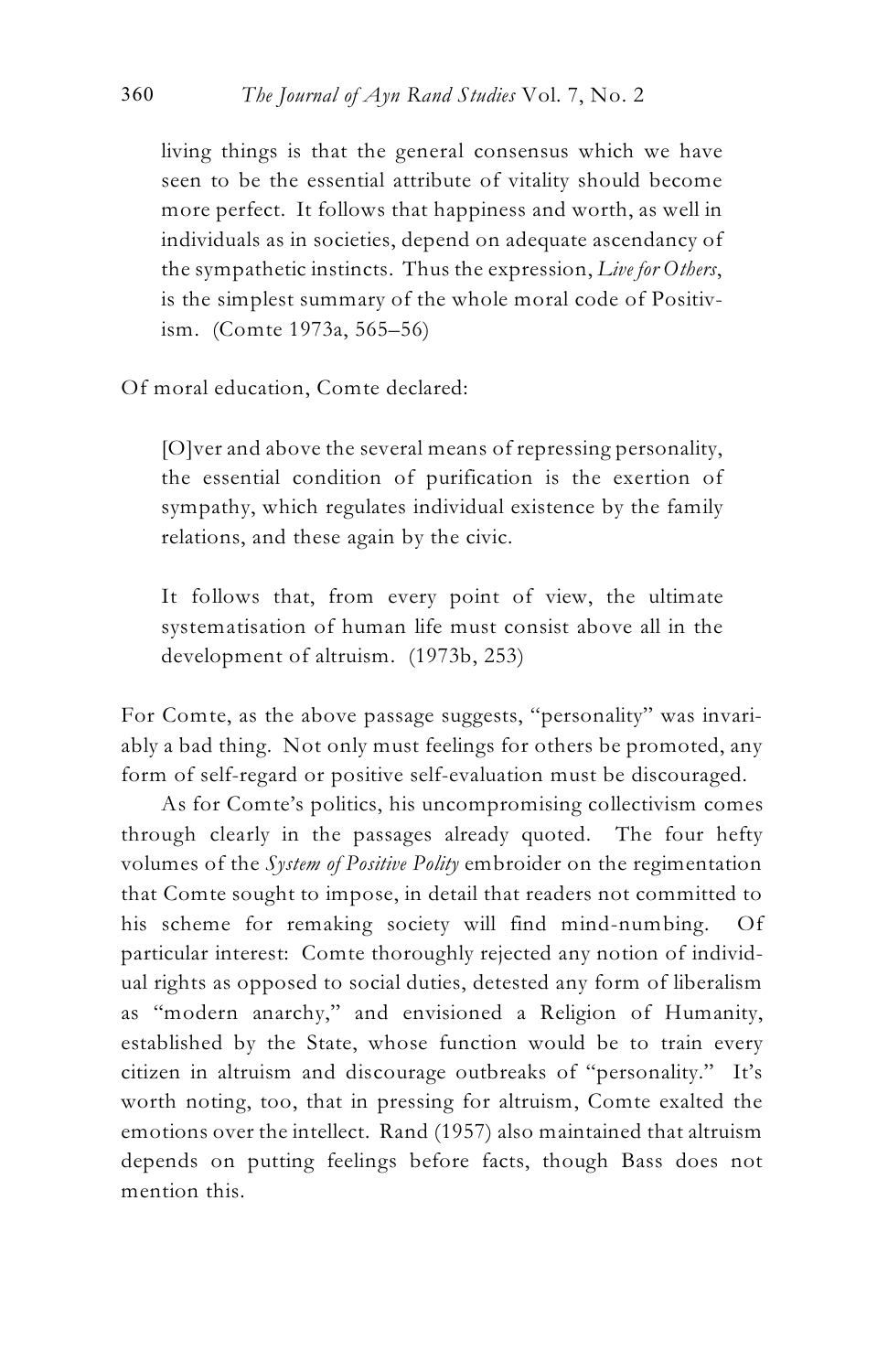#### **Rand's Choice of Terms**

What's more, there is reason to think that hard-core, Comtean altruism was of particular importance to Rand. An examination of her earlier writings, as well as the published portions of her journals, shows that it took some years for her to settle on "altruism" as her label for the moral tendencies that she most deeply opposed. In her earliest published journals, she referred to the viewpoint that she opposed in varying terms: collectivism, Christian morality, the morality of selflessness, and so on.

Greater clarity began to emerge with her notes for *Second Hand Lives*, eventually published as *The Fountainhead*. In one of the first that has survived, she asks "What it means to live for others"; the adversary is identified, not as altruism, but as "ethical collectivism" or the "old Christian-Communist denial of 'self'" (1997, 85; 22 December 1935). Her first actual reference to altruism is in a character sketch of Peter Keating (1997, 99; 12 February 1936); Keating's altruism is described as phony, functioning primarily to feed his vanity.

Rand's second reference to altruism in her journals is a quick note from 1942, as she was rushing to complete work on the novel. Now altruism is seen as fundamental: "We must be *ashamed* to admit second-hander's motives—acts of altruism" (1997, 220). Three other such notes follow from the same year (221). Each equates altruism with living a second-hand life; one seems to indicate that "egotism" and "altruism" are words better not used in Howard Roark's courtroom speech. But toward the end of 1942, she changed her mind; the morality of altruism is a secondary theme in that speech, but a prominent one.

"Altruism," Roark tells the court, "is the doctrine which demands that man live for others and place others above self" ([1943] 1968, 712). Altruism was fully cemented in Rand's standard terminology in 1943, as she began sketching an intended treatise on the morality of individualism. As per the initial outline, human beings ought to be "Traders, not servants. . . . Altruism is an absolute evil" (1997, 244; 18 August 1943). An early synopsis barely paraphrases Roark's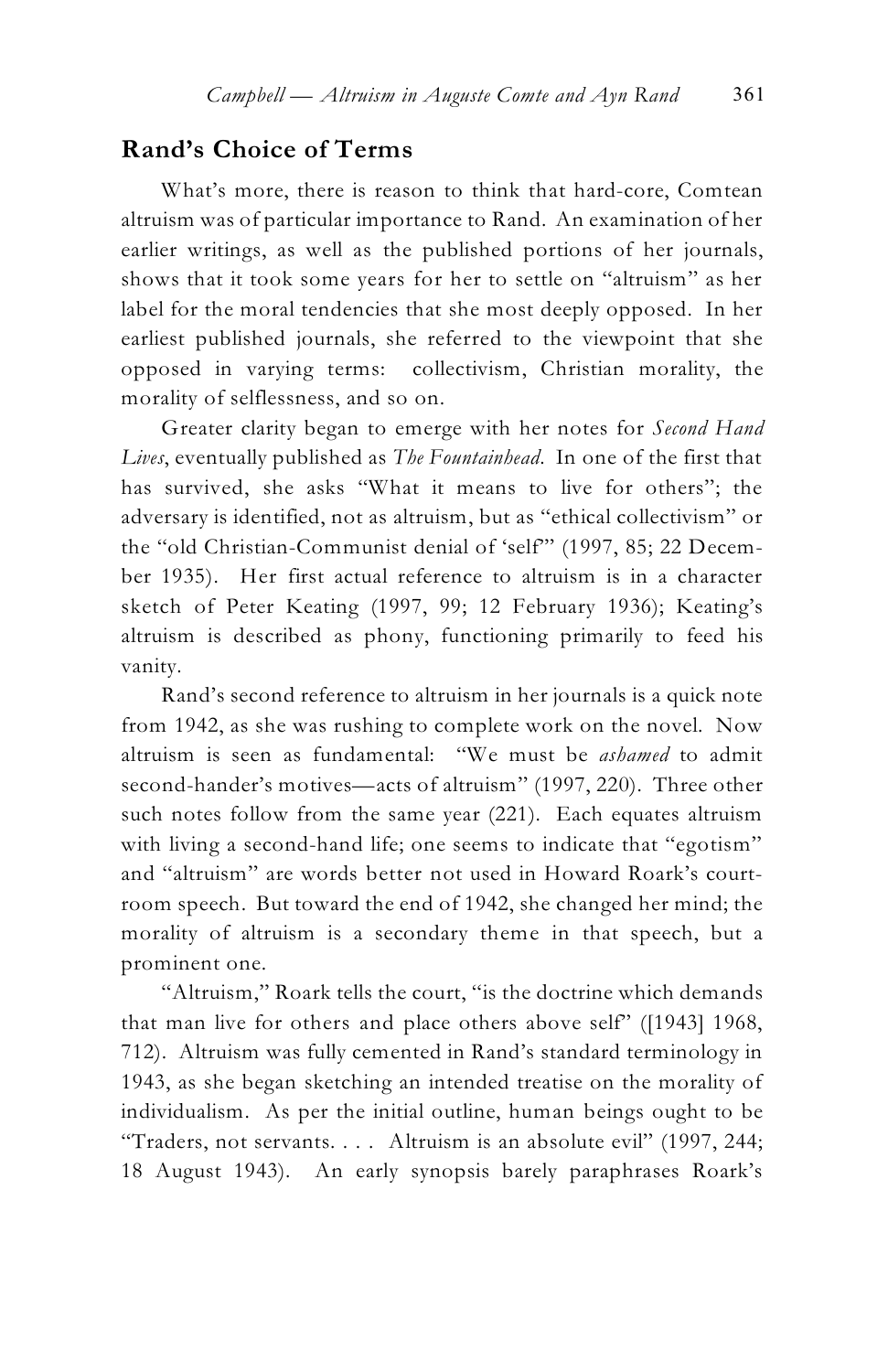speech: "Altruism is the doctrine which holds that man must live for others and place others above self" (249; 4 September 1943). This does not merely echo Rand's note from 1935—it is a perfectly Comtean definition.

Did Rand *know* then that "living for others" was Comte's definition? We cannot be entirely sure, because Rand does not mention him in her journals. We do know that during this period Rand was in close contact with Isabel Paterson, who was definitely aware of the outlines of Comte's system. In a newspaper column, Paterson had made fun of several prominent social theorists, including Jean Bodin, Giambattista Vico, Auguste Comte, and Herbert Spencer, quoting passages on each from *The Story of Social Philosophy*, by Charles A. Ellwood (supposedly, as read out loud to her by humor columnist Will Cuppy). "There was just one thing none of them knew—the appropriate phrase to inscribe on the final page of their immortal works. . . . No dice. . . ." (Paterson 1938, 12).

So Rand's characterization of altruism was impeccably Comtean. What's more, her selection of altruism as the primary label for the tendencies that she opposed was plausibly occasioned by an encounter with Comte's ideas. Rand could actually claim greater authenticity than a good many others who have held forth on the subject.

#### **Watering Altruism Down**

Since Comte was there first, and his formulation was crisp and uncompromising, how did altruism come to be understood as Bass insists we understand it? When and how did altruism devolve to the wide and smeary range of views that "the interests of others matter in their own right, apart from the way they might impact upon one's own interests, and therefore that, in varying degrees (depending upon the thinker and his other commitments), it could be appropriate, desirable or morally required, on some occasions to act on behalf of others, even at some cost to one's own interests" (Bass 2006, 331)?

The answer is that the notion of altruism (the word entered the English language through commentaries on Comte and translations of him) was thoroughly watered down within a generation.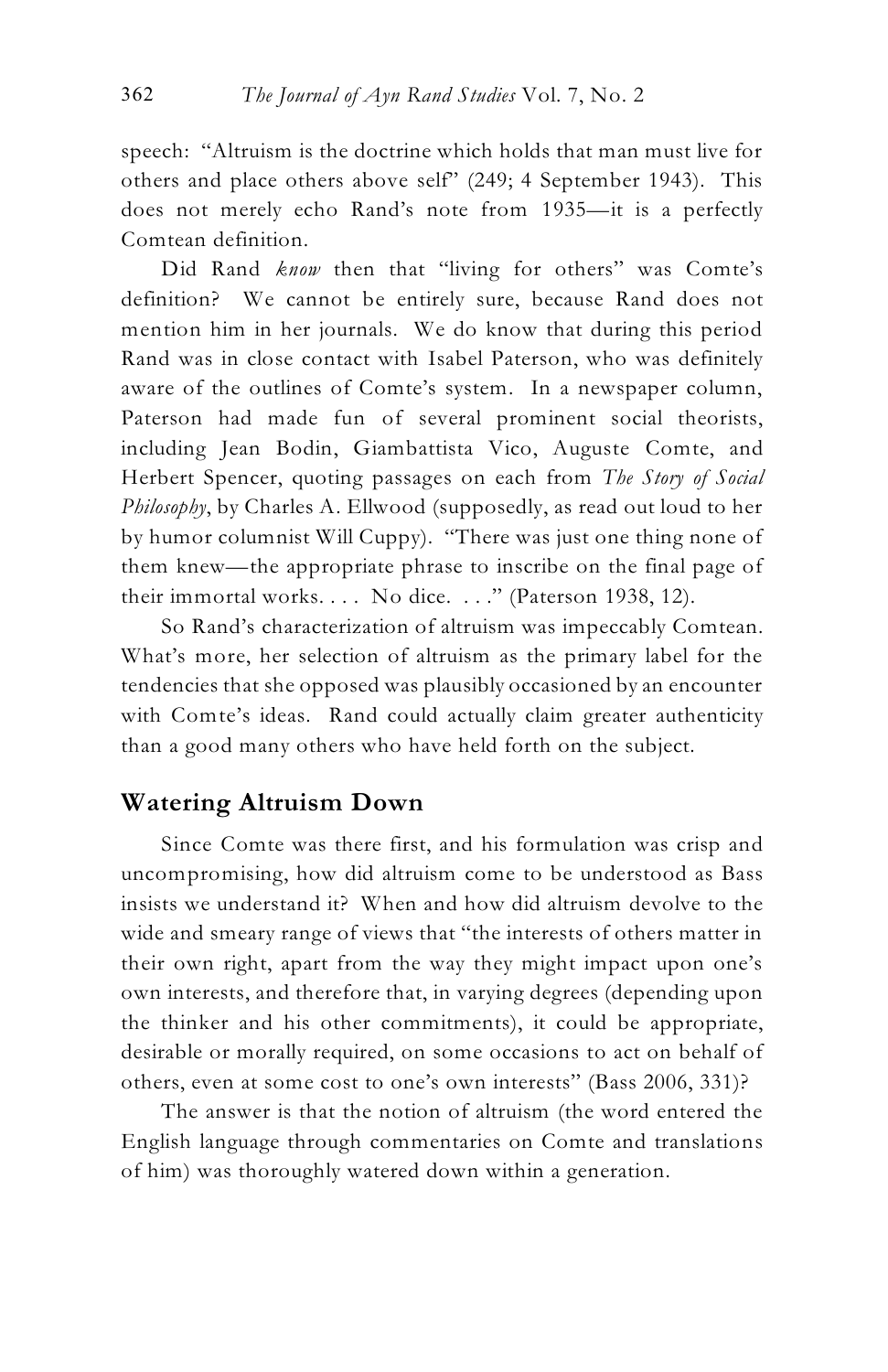Comte's altruism was evidently disturbing to many of his readers. But there was great reluctance to pronounce altruism a misguided ideal in general. John Stuart Mill, who had been a financial supporter of Comte's efforts, found the *System of Positive Polity* reactionary and grossly illiberal, when not obsessionally bizarre, and, some years after Comte's death, voiced his criticisms openly.

Because the good of the human race is the ultimate standard of right and wrong, and because moral discipline consists in cultivating the utmost possible repugnance to all conduct injurious to the general good, M. Comte infers that the good of others is the only inducement on which we should allow ourselves to act; and that we should endeavour to starve the whole of the desires which point to our personal satisfaction, by denying them all gratification not strictly required by physical necessities. The golden rule of morality, in M. Comte's religion, is to live for others, "vivre pour autrui." To do as we would be done by, and to love our neighbour as ourself, are not sufficient for him: they partake, he thinks, of the nature of personal calculations. We should endeavour not to love ourselves at all. . . . All education and all moral discipline should have but one object, to make altruism (a word of his own coining) predominate over egoism. (Mill 1865, 138–39)

Mill had a major opening. The notion of altruism was new, the word not widely used yet, and Comte's moral orientation was at odds with both the utilitarianism of Mill's upbringing and the individualist tendencies of Mill's maturity. But Mill would not reject altruism outright, in favor of a different moral standard. Instead, as he immediately continued:

If by this were only meant that egoism is bound, and should be taught, always to give way to the well-understood interests of enlarged altruism, no one who acknowledges any morality at all would object to the proposition. But M. Comte . . .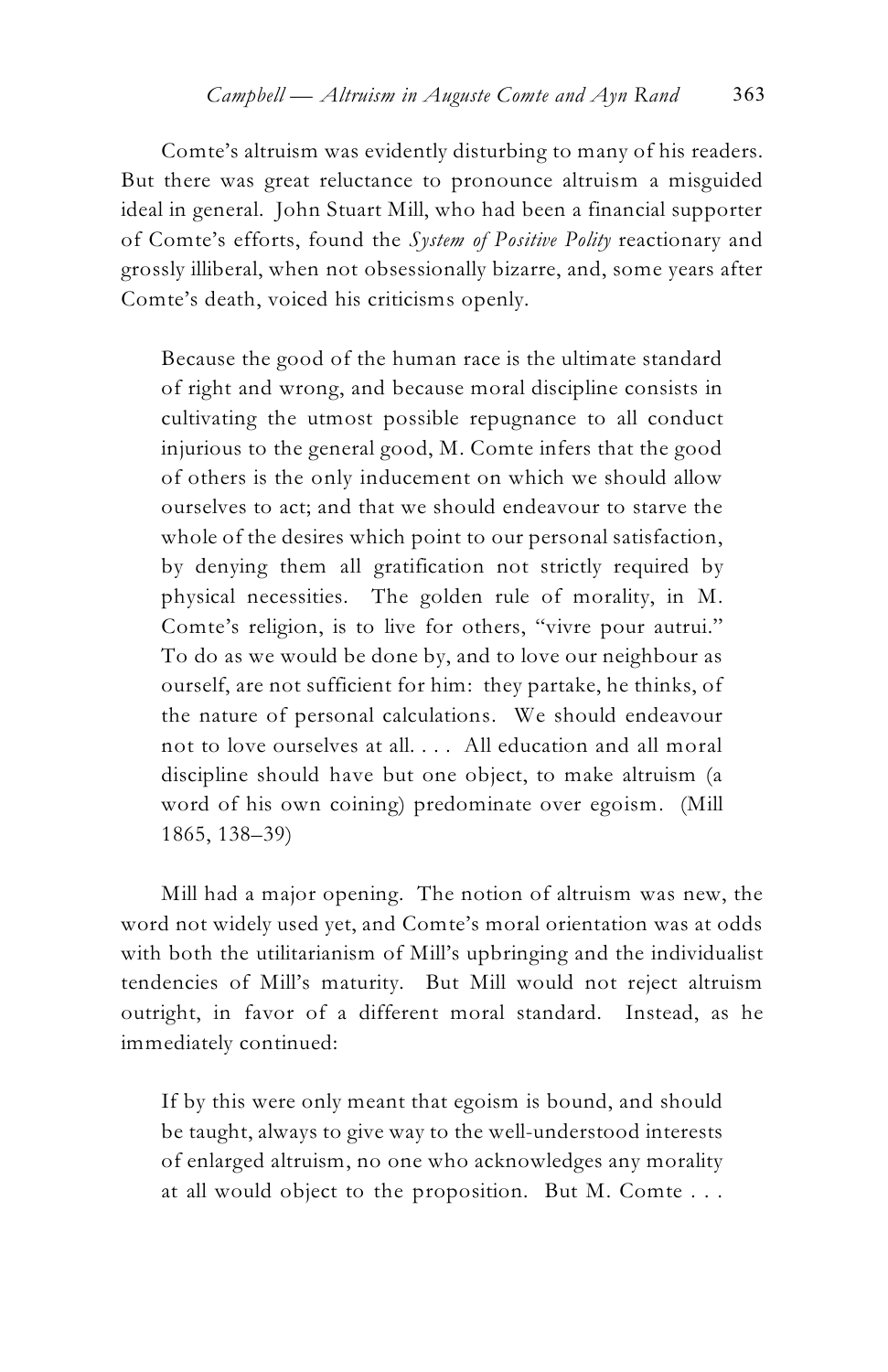thinks it the grand duty of life not only to strengthen the social affections by constant habit and by referring all our actions to them, but, as far as possible, to deaden the personal passions and propensities by desuetude. Even the exercise of the intellect is required to obey as an authoritative rule the dominion of the social feelings over the intelligence (du cœur sur l'esprit). The physical and other personal instincts are to be mortified far beyond the demands of bodily health, which indeed the morality of the future is not to insist much upon, for fear of encouraging "les calculs personnels." (139)

In other words, Mill felt obliged to concede that altruism must be a good thing, not to be questioned by any moral person. So if Comte's definition was unsatisfactory, better that the notion be given a different one—or left undefined entirely.

Indeed, within a few more years, altruism had acquired a spectrum of weaker meanings. Meanwhile, Comte's original radical conception of it was being shunned as scarcely worthy of mention in discussions among moral philosophers.

For Leslie Stephen, whose views show both Kantian and utilitarian influences, altruism (a word Stephen just assumes his readers know) is a matter of sympathetically feeling pain when another person feels pain, and consequently acting to relieve the other's pain.

[A]ltruism, whatever its meaning or analysis, begins at the point where I am capable of benevolent intentions; or, in other words, where conferring pleasure upon others becomes a possible motive. (Stephen 1882, 224)

Examples of altruistic behavior, Stephen thinks, are readily provided by common sense:

A man is altruistic who loves his neighbour as himself; who gives money to the poor that he might have spent in luxury; who leaves house and home to convert savages; who sacri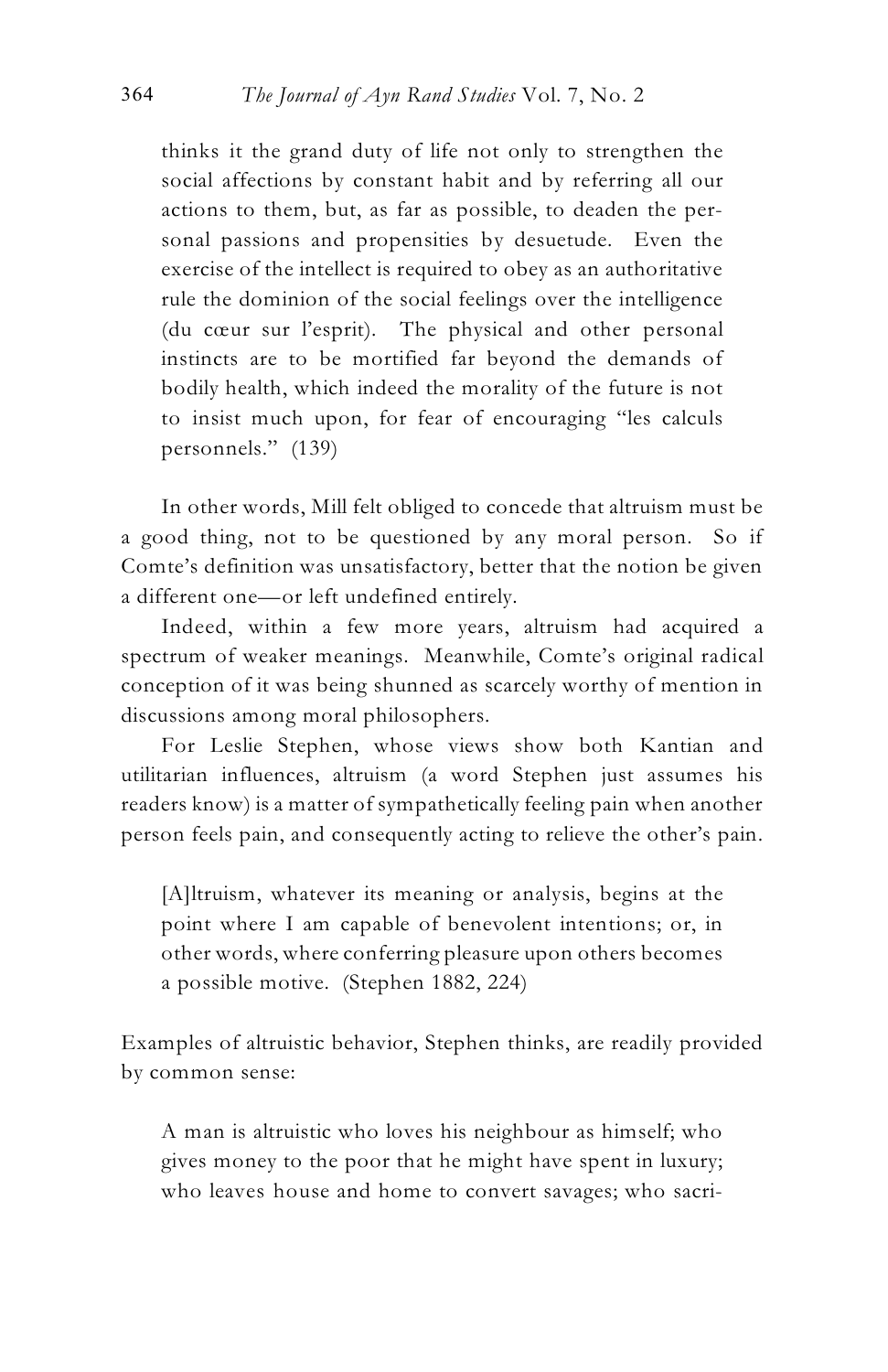fices health to comfort prisoners or sufferers in a plaguestricken city. (220)

Leaving aside disagreements over the value of missionary work, there are obvious problems with these examples. On the one hand, many acts of benevolence are far less costly to the benefactor than those that Stephen has chosen. On the other hand, as Mill had accurately noted just a few years before, loving your neighbor as yourself would not have satisfied Comte. Comtean altruism entails loving your neighbor and doing your utmost *not* to love yourself.

Still, according to Stephen, the "moral law" of any society requires altruistic behavior, which in some cases will entail selfsacrifice, even to the point of martyrdom. That seems rather more Comtean—but Comte is never cited in any of these discussions.

One of Stephen's goals was to situate his system of morality in an evolutionary context, a project in which he drew considerable inspiration from his contemporary Herbert Spencer. But he did not go nearly so far as Spencer in the direction of trivializing altruism.

A significantly deeper thinker than Stephen, Spencer (1978) sought to resolve the tension between egoism and altruism through an intricate dialectical argument. Some portions of that argument should have met with Rand's entire approval. Notably, Spencer rejected "pure" or "perfect" altruism as perverse, even "suicidal" (259). In arguing against it, he cites Comte's definition, though without ever mentioning the man who formulated it:

In yet one more way may be shown the inconsistency of this transfigured utilitarianism which regards its doctrine as embodying the Christian maxim "Love your neighbor as yourself," and of that altruism which, going still further, enunciates the maxim "Live for others."

. . . Mark the consequences if all are purely altruistic.

First, an impossible combination of moral attributes is implied. Each is supposed by the hypothesis to regard self so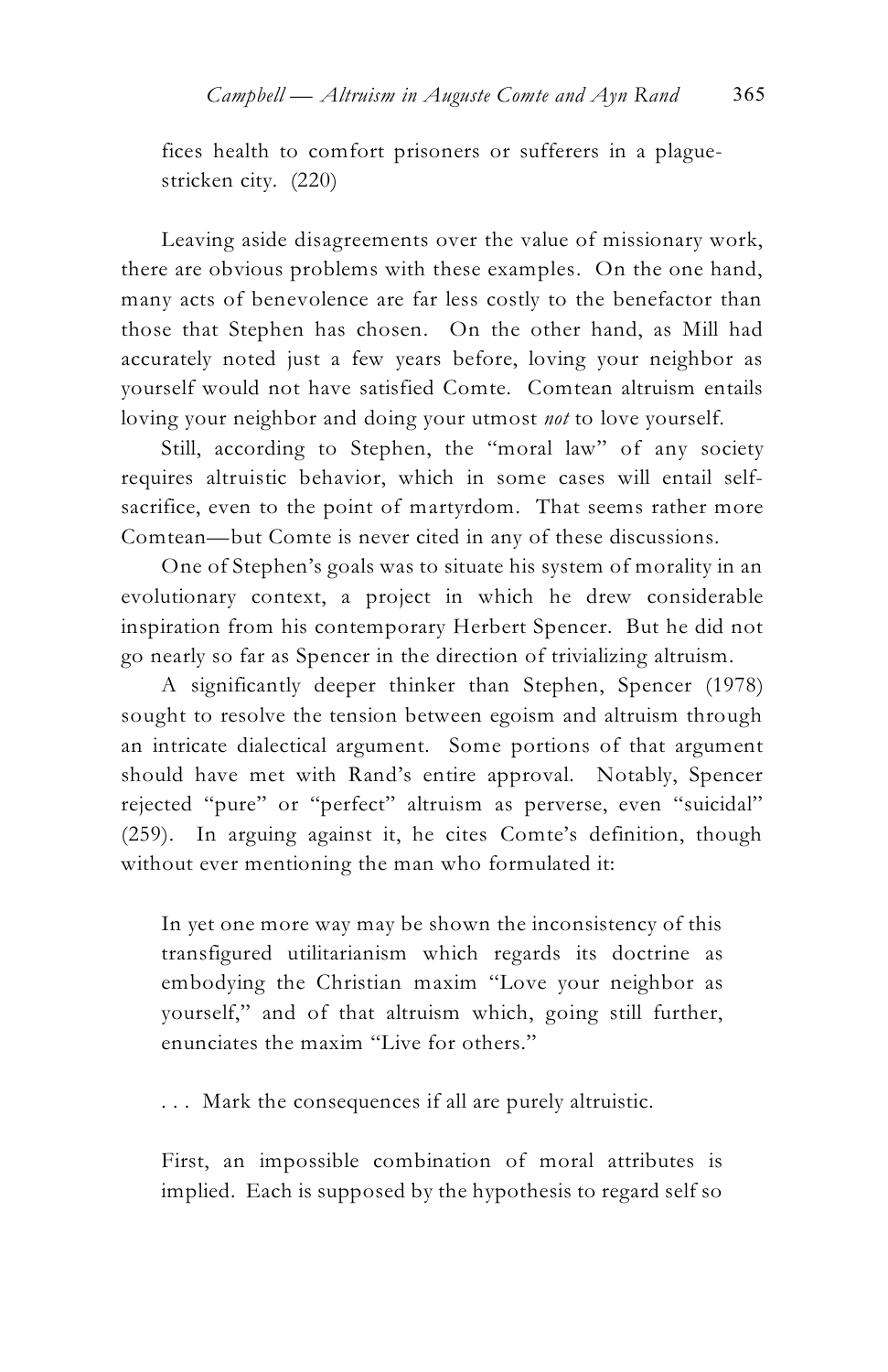little and others so much, that he willingly sacrifices his own pleasures to give pleasures to them. But if this is a universal trait, and action is universally congruous with it, we have to conceive each as being not only a sacrificer but also one who accepts sacrifices. While he is so unselfish as to yield up the benefit for which he has labored, he is so selfish as willingly to let others yield up to him the benefits they have labored for. To make pure altruism possible for all, each must be at once extremely unegoistic and extremely egoistic. As a giver, he must have no thought for self; as a receiver, no thought for others. (262)

But the overall strategy of his argument required Spencer to find *some* form of egoism and *some* form of altruism up and down the process of biological evolution, at the cost of trivializing both. It required him to say that when an "infusorium or other protozoon" (232) reproduces by dividing, it is practicing "physical altruism of the lowest kind." Somehow there can be egoism or altruism without any valuing of self or other.

Among human beings, Spencer posits not just "family altruism" and "social altruism" (234–35); he insists that merely refraining from aggression against others constitutes "negative altruism" (235).

So despite his cogent argument against Comtean altruism, Spencer's own formulation ends up even broader and smearier than Bass's. Those who wonder how genes could ever be "selfish" or how the simplest exchanges of benefits could have ended up being labeled "reciprocal altruism"—usages that are current in sociobiology and evolutionary psychology—can find the origins of these confusions in Spencer's writings.

#### **Who's Been Baiting and Switching?**

Even after due allowance is made for the way that altruism was watered down within three decades after Comte's original presentation, Bass's complaint about baiting and switching might still be justified. But only if the advocates of weaker forms of altruism held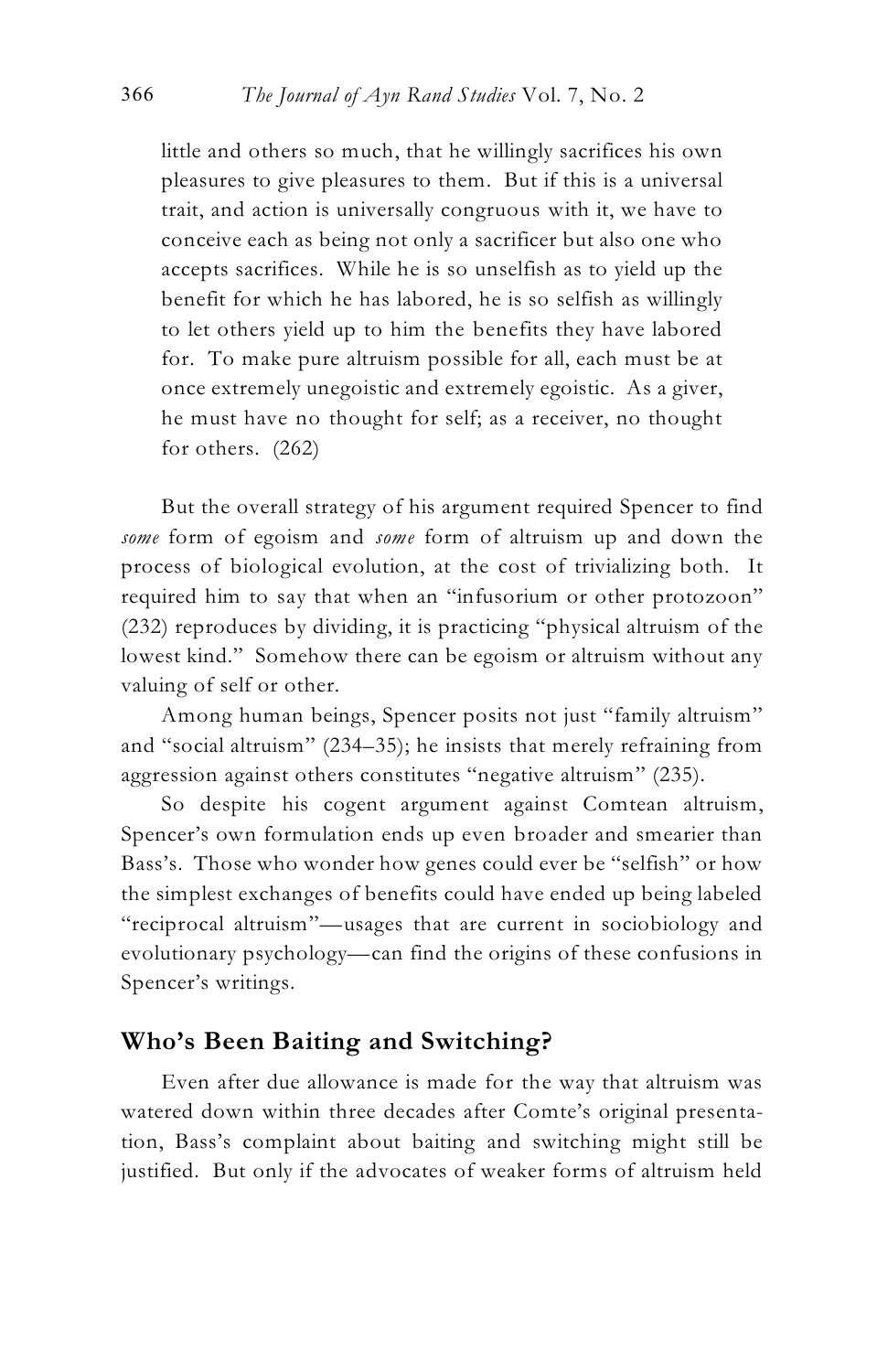consistently to them, never sliding into the promotion of generalized living for others, or of submerging the individual in the collective mass. In examining the views of moral development researchers, John Christopher and I (1996a; 1996b) found that some of them do indeed slide around, from describing low-cost forms of generosity as altruistic to treating altruistic acts as frankly self-sacrificial; for instance, Eisenberg's (1986) book on the subject fails to maintain a consistent standard of altruistic motivation or behavior from one chapter to the next. If advocates of weaker forms of altruism allow Comtean implications to slip in, and do nothing to repudiate them, they and not Rand are the ones who might be fairly reproached for baiting and switching.

By 1935, Ayn Rand was defining her moral views in contrast with a purported ideal of living for others. This was, in fact, altruism as understood by Auguste Comte, the man who introduced the word, although Rand made little use of it herself for several more years. Rand's Comtean understanding of altruism had fully crystallized by the end of 1942, when she wrote Howard Roark's courtroom speech, and it informs all of her later writings.

Perhaps, then, it is the champions of weaker or more wavering conceptions of altruism that Bass should be complaining about, instead of a critic of altruism like Rand, who was being true to the intentions of the founder. At the very least, any moral theorist who appeals to "common sense" or "garden-variety" understandings of altruism<sup>2</sup> owes the reader an account of his or her decision to keep using a word that Comte brought into the language and that is still quite capable of bearing a Comtean meaning.

### **Acknowledgments**

My thanks to Alex Levine for his help in tracing responses to Comte in British moral philosophy, and to Stephen Cox for a copy of the 1938 column by Isabel Paterson.

#### **Notes**

1. Some may excuse passing Comte over because his writings are not treated as canonical in contemporary Anglo-American academic moral philosophy. But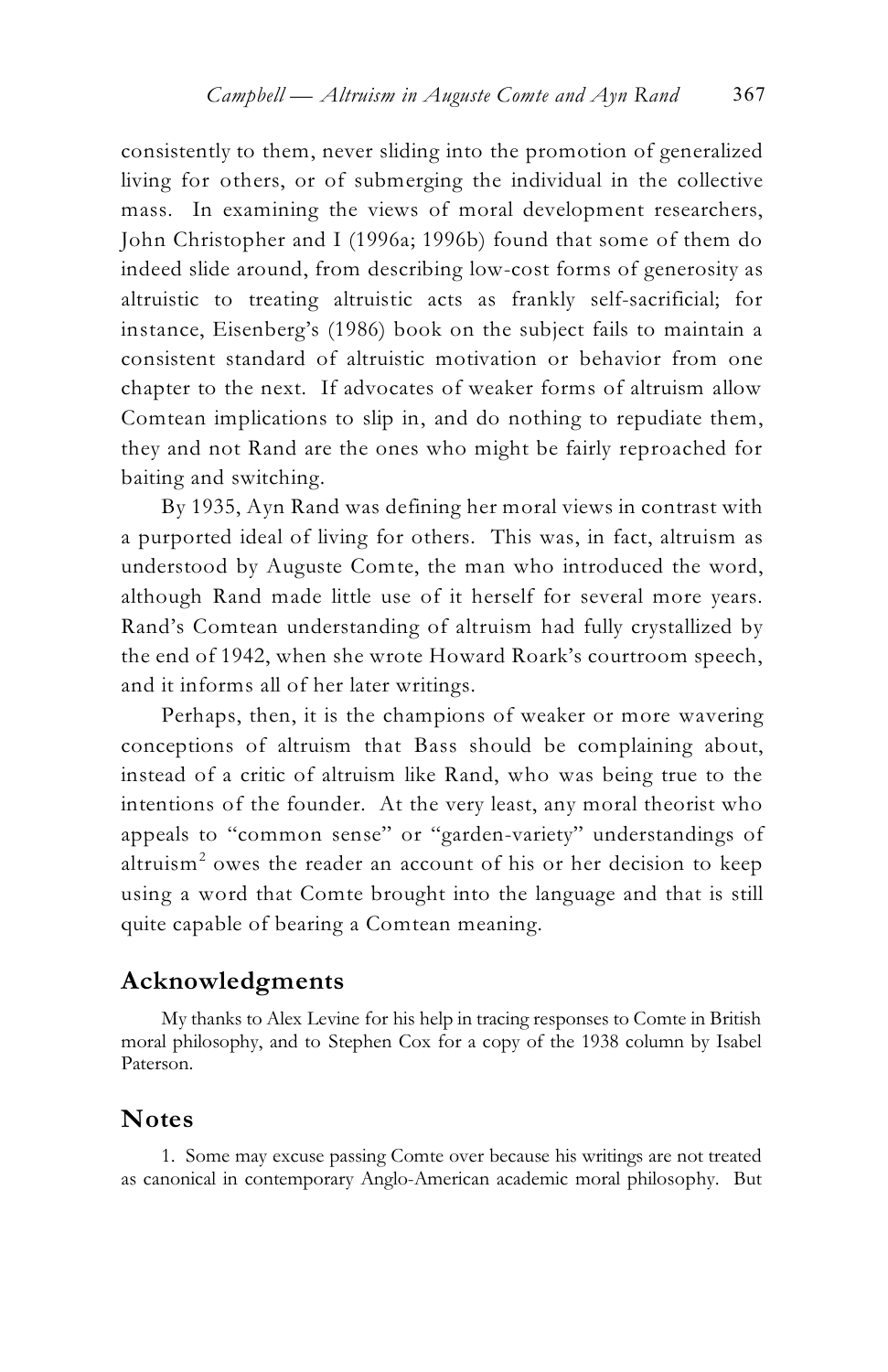what is the warrant for excluding him? His later writings were fairly influential in their day: the Brazilian flag still carries the Comtean slogan "Order and Progress," and Comteanism contributed to the Progressive movement in the United States via such figures as Utopian writer Edward Bellamy, sociologist Lester Ward, and public intellectual Herbert Croly (Harp 1995). The young Jean Piaget (1918), one of the founders of moral development research, also acknowledged Comte as an inspiration (Campbell 1999). One suspects that Comte's mania for systematizing lost its political appeal to the Left long ago because he believed in an overt social hierarchy with a semi-hereditary "patriciate" as well as a State religion with a priesthood; his outlook on the social and political status of women was hyper-Victorian; and he favored *veuvage perpetuel*, in which widows and widowers would never remarry so they could devote the remainder of their lives to venerating the memory of the deceased.

2. It is doubtful that appeals to common sense are worth a whole lot when egoism and altruism are being discussed. Isthere common sense agreement on what is good for me, and on what is good for others? Or about the extent of harmony or conflict between what is good for me and what is good for everyone else? Aren't these precisely the kinds of matters that badly need clarifying?

#### **References**

- Bass, Robert. 2006. Egoism versus rights. *The Journal of Ayn Rand Studies* 7, no. 2 (Spring): 329–49.
- Campbell, Robert L. 1996. When avoiding scholarship is the academic thing to do: Mary Midgley's misinterpretation of Ayn Rand. *Reason Papers* 21: 53–60.
- \_\_\_. 1999. Piaget's moral psychology in post-Kohlbergian perspective. In *Moral Sensibilities and Education I: The Preschool Child*, edited by Wouter van Haaften, Thomas Wren, and Agnes Tellings. Bemmel, Netherlands: Concorde, 105–30.
- Campbell, Robert L., and John Chambers Christopher. 1996a. Moral development theory: A critique of its Kantian presuppositions. *Developmental Review* 16: 1–47.
- \_\_\_. 1996b. Beyond formalism and altruism: The prospects for moral personality. *Developmental Review* 16: 108–23.
- Comte, Auguste. 1966. *Catéchisme positiviste*. Paris: Flammarion. (Original work published 1852.)
- \_\_\_. 1973a. *System of Positive Polity, Volume 1: Containing the General View of Positivism & Introductory Principles*. Translated by John Henry Bridges. New York: Burt Franklin. (Original work published 1851.)
- \_\_\_. 1973b. *System of Positive Polity, Volume 4: Containing the Theory of the Future of Man*. Translated by Richard Congreve and Henry Dix Hutton. New York: Burt Franklin. (Original work published 1854.)
- Eisenberg, Nancy. 1986. *Altruistic Emotion, Cognition, and Behavior*. Hillsdale, New Jersey: Erlbaum.
- Harp, Gillis J. 1995. *Positivist Republic: Auguste Comte and the Reconstruction of American Liberalism, 1865–1920*. University Park: Pennsylvania State University Press.
- Mill, John Stuart. 1865. *Auguste Comte and Positivism*. London: N. Trübner & Co.
- Paterson, Isabel M. 1938. Turns with a bookworm. *New York Herald Tribune Books* (May 26): 12.